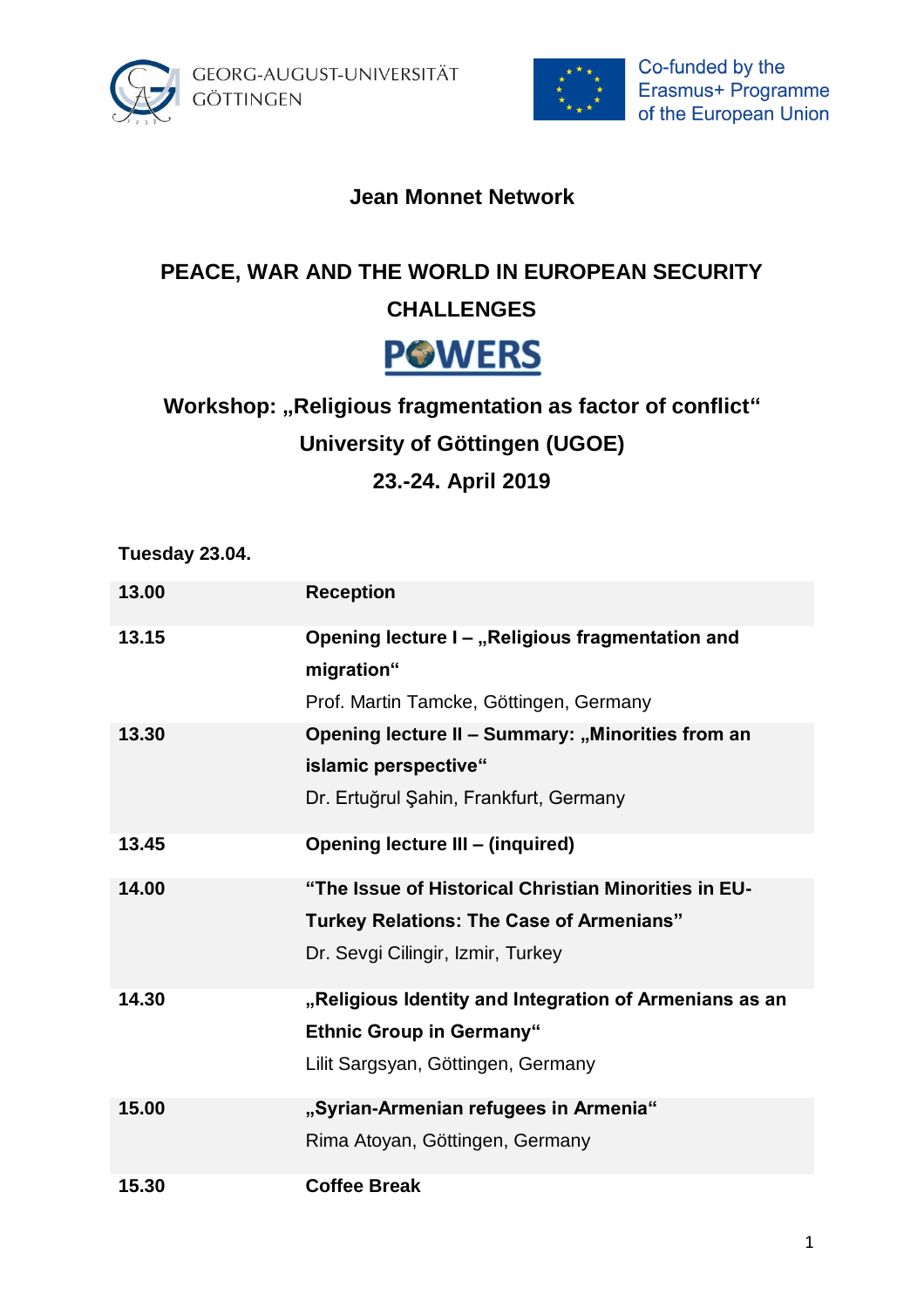



| 16.00 | "Escaping the Syrian Civil War. Biographical<br>trajectories and self-presentations of Syrian refugees."<br>Arne Worm, Göttingen, Germany |
|-------|-------------------------------------------------------------------------------------------------------------------------------------------|
| 16.30 | "Beyond Religious Identity: Fault Lines among Muslim<br><b>Immigrants in Germany"</b><br>Dr. Gülay Türkmen, Göttingen, Germany            |
| 17.00 | "The EU's Impact on the Changing Status of Greek<br><b>Minorities in Turkey"</b><br>Sinem Abka, Izmir, Turkey                             |
| 17.30 | <b>Coffee Break</b>                                                                                                                       |
| 18.00 | "The main approaches to overcoming stereotypes<br>regarding migrants in Russia and Western Europe"<br>Natalia Zhurbina, Voronezh, Russia  |
| 18.30 | "Religious Minorities in Early Republic Iraq (1958-1968):<br>Between grantng rights and discrimination<br>Majid Hassan Ali, Dohuk, Iraq   |
| 19.00 | Presentation from the "Gesellschaft für bedrohte<br>Völker" (GfbV)                                                                        |
| 19.45 | Dinner [only for Members of the POWERS-Network]<br>(Ali Baba, Untere Karspüle 8, 37073 Göttingen)                                         |